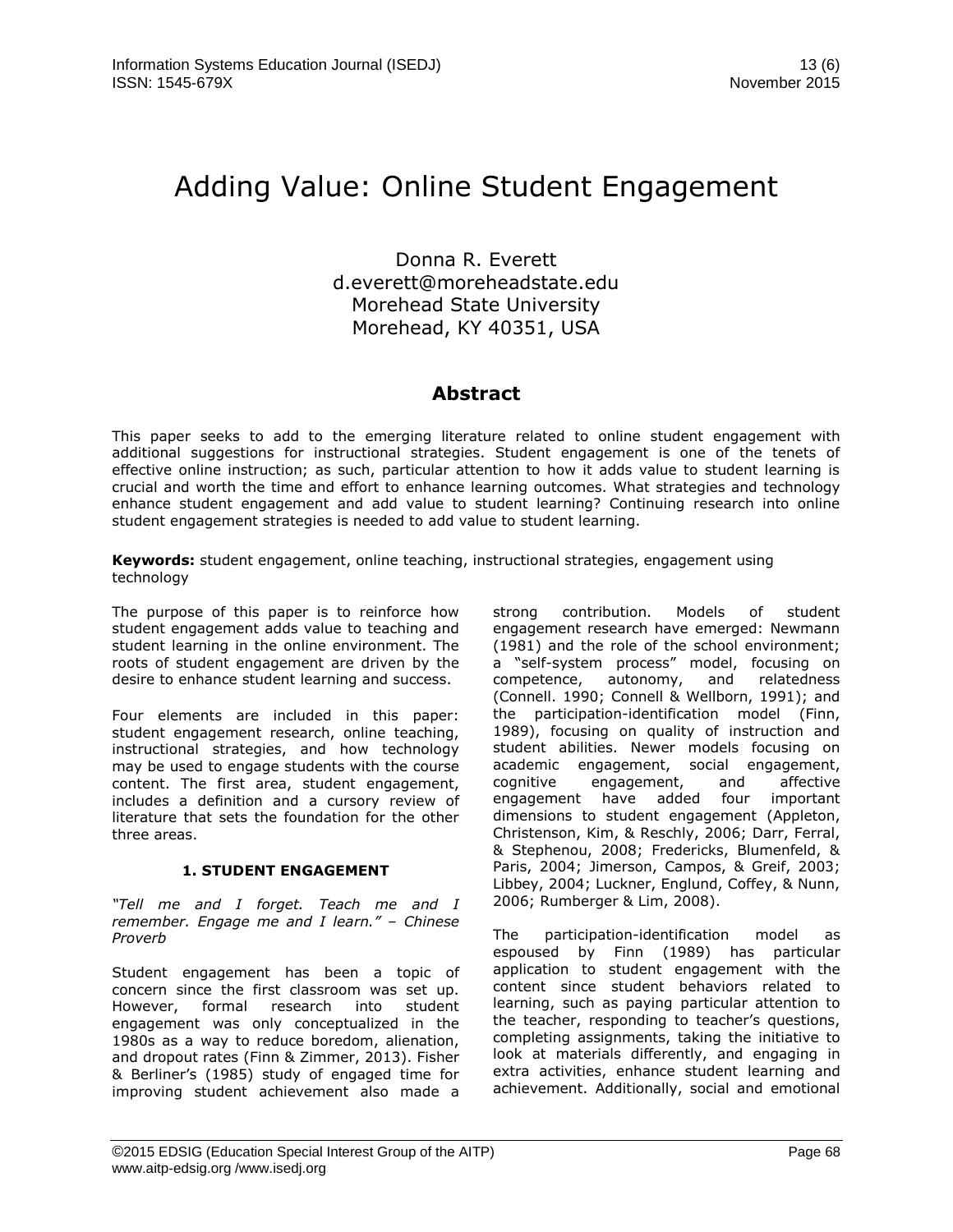factors (attending class, following guidelines, and belonging) play a strong role in Finn's model. Later research by Finn, Pannozzo, & Voelkl (1995) has reinforced the efficacy of this model.

As research has shown, how to keep student focus on the course content remains a key element in student learning and teacher planning. The refocus on student engagement in later research has been exacerbated as the result of the introduction and proliferation of online courses. Student engagement again has become front and center of course planning and implementation.

#### **Definition**

As reported in the *Handbook of Research on Student Engagement,* Christenson, Reschly, & Wylie, Eds., 2013, no one single definitive, operational definition of student engagement is forthcoming. However, various definitions include typologies of behaviors coming out of research by Fredericks, et.al, 2004, who state that student engagement is "multidimensional, interrelated, observable behavior, internal cognition, and emotion."

Another study defined engagement as a way to embrace active and collaborative learning, participation in challenging academic activities, formative communication with academic staff, involvement in enriching educational experiences, and feelings legitimated and supported by university learning communities (Coates, 2007).

For purposes of this paper, student engagement will be defined as the intention of a student to participate in a learning activity as loosely defined by Connell & Wellborn, 1991 and as reinforced in the participation-identification model detailed by Finn, 1989. The learning activity should include observable behavior that affects the internalization of the content, with social and emotional implications and an intentional decision to engage.

#### **Why does Student Engagement Matter?**

In order for instructors to choose instructional strategies and activities, a student engagement perspective is needed. The reasons for this include the following factors as proffered by Finn & Zimmer (2013):

 Engagement behaviors should be understood as essential to learning (not just "busy" work)

- Engagement behaviors parallel later behavior; e.g., they are directly relatable to "on and off the job behavior" (connecting to the appropriate work place)
- Remaining engaged (persistence) is an outcome of being in school (value is seen in completing the activity)
- Engagement behaviors have the possibility of improving academic achievement (the value of learning is reinforced). Additionally, student engagement behaviors have adjusted instructional dimensions and outcomes for social and emotional learning that provide motivation to learn and achieve. Students are able to identify with the activity and "see" the value for themselves.

Understanding student engagement is a way to improve student learning and enhance significant payoff for students. Choosing and manipulating instructional strategies to engage students shows a great deal of planning for student success.

The attention to student engagement as a hot topic is timely due to the proliferation of online courses and programs. The challenge in the online environment is how to engage students with the content, with each other, and with the instructor. Finding what works for students and instructors in the online environment is critical and crucial to enhancing not only learning but improving the feelings toward online learning. The next section focuses on a discussion of elearning and its continuing growth across all education and training venues.

#### **2. ONLINE TEACHING**

E-Learning has revolutionized the educational sector, and has changed the way knowledge and skill acquisition are viewed. Because of modern educational technology, e-learning tools and techniques just keep getting bigger and better. Today, they are providing learners with a more impressive, and more effective, educational experience.

More and more students and employees are using e-Learning to earn their degrees, build upon their current knowledge base, and develop new skills. As such, an increasing number of online courses are now being offered in order to meet the ever-growing demand (eLearning Industry, 2014).

Eight new developments in online learning also were reported in the 2014 eLearning Industry report: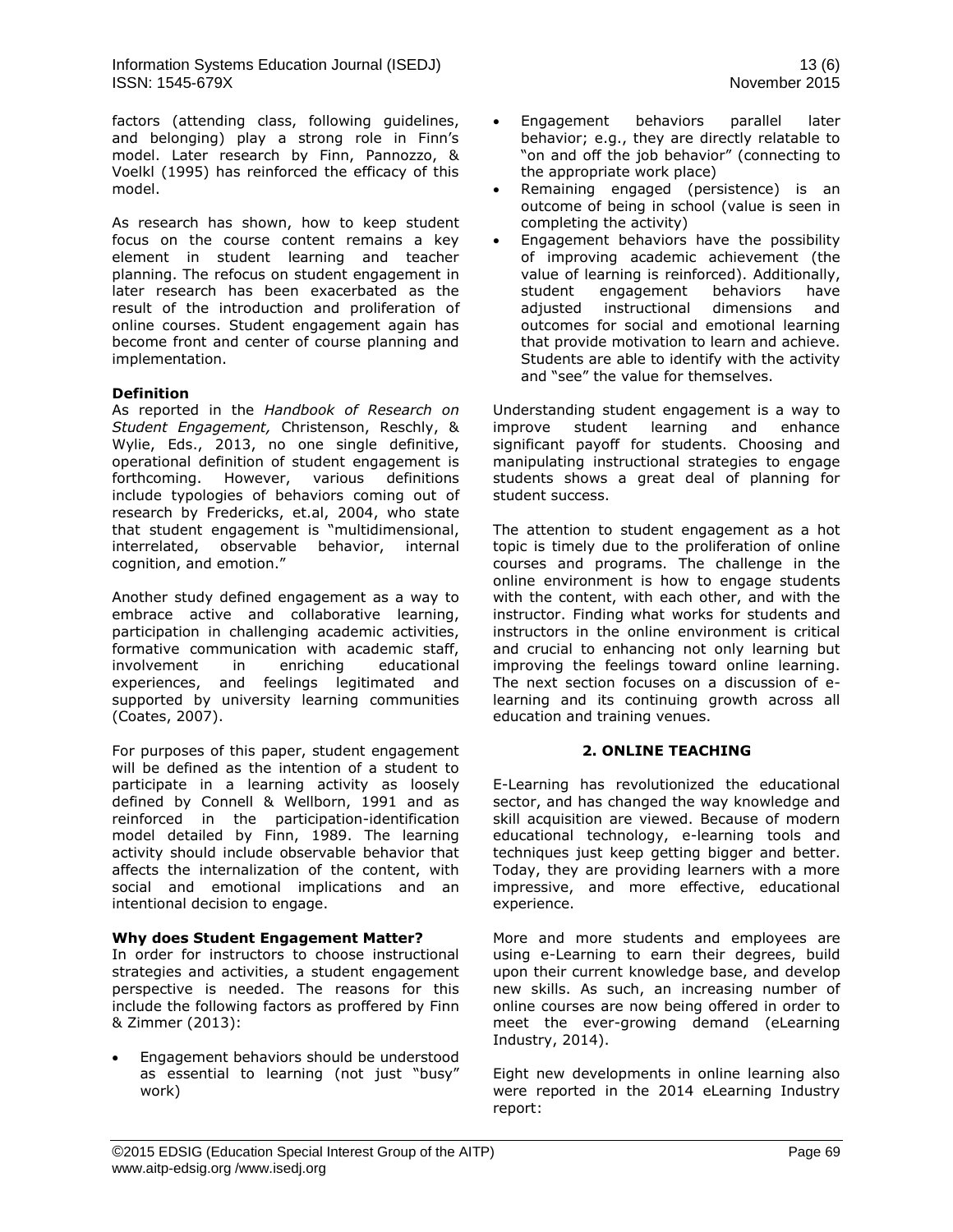- In 2011, it was estimated that about \$35.6 billion was spent on self-paced eLearning across the globe. Today, e-Learning is a \$56.2 billion industry, and it's going to double by 2015.
- Corporations now report that e-Learning is the second most valuable training method that they use.
- Today, it is estimated that about 4.6 million college students are taking at least one course online. However, by 2019, roughly half of all college classes will be eLearningbased.
- Over 41.7% percent of global Fortune 500 companies now use some form of<br>educational technology to instruct technology to instruct employees during formal learning hours, and that figure is only going to steadily increase in future years.
- According to a report released by IBM, companies who utilize e-Learning tools and strategies have the potential to boost productivity by up to 50%. For every \$1 that company spends, it's estimated that they can receive \$30 worth of productivity.
- According to a recent study conducted by The Research Institute of America, e-Learning has the power to increase information retention rates by up to 60%.
- It has been estimated that nearly 25% of all employees leave their job because there simply aren't enough training or learning opportunities. On the other hand, companies who do offer e-Learning and on-the-job training generate about 26% more revenue per employee.
- 72% of companies who were included in a recent survey stated that e-Learning helps them to keep up-to-date with changes in their industry, which helps them to remain competitive within their niche.

For these reasons and others, purposeful attention must be paid to how to engage online learners so that the predictions of its value come true. The next section of the paper focuses on strategies that take into account the factors of student engagement.

# **3. INSTRUCTIONAL STRATEGIES**

You can't fake farming or teaching. *John Soderman, Douglas County, Nevada, Superintendent*

Instructors' course outcomes intention and the manner in which they construct learning activities in the learning environment to meet the outcomes have an impact on student engagement. The online learning environment has an added challenge without face-to-face contact. However, a strong, balanced teacher social presence can make a difference in student engagement (Dixson, 2010). Dixson's findings report that "students identified a number of activities as engaging: application activities (having to apply the concepts to case studies or problem solving), discussion forums about the concepts, labs and group projects, research papers, and current events assignments."

In a presentation at the Quality Matters conference, Jones (2013) offered "support for a strong social presence" in the online environment by presenting the following activities:

- Identify preferred method of communication (e-mail will not work as well with student enrollments of 30+)
- Share response timeline with students
- Post weekly announcements
- Consider having weekly web conferencing meetings (optional meetings may be best)
- Use facilitators to support more "one-onone" communications.

In the same presentation, other suggestions from Jones emerged related to "cognitive and emotional" factors:

- Set up course-centered study groups for online courses by providing a group-meeting place (group site, web conferencing, or something similar).
- Explain purpose and expectations of the group site.
- Provide supportive instructional resources (e.g., narrated slides, *YouTube* videos, online research, quick web cam videos)
- Add an introduction message from the instructor at the beginning of each module/unit
- Never use just a PowerPoint/bullet list without an explanation of key points
- Be certain to explain the purpose of the resources (i.e., why the resource is needed or important for students; what they should learn or gain from the resource)
- Provide week by week instructions for individual work needed toward group projects
- Emphasize problem-based learning
- Permit student choice and initiative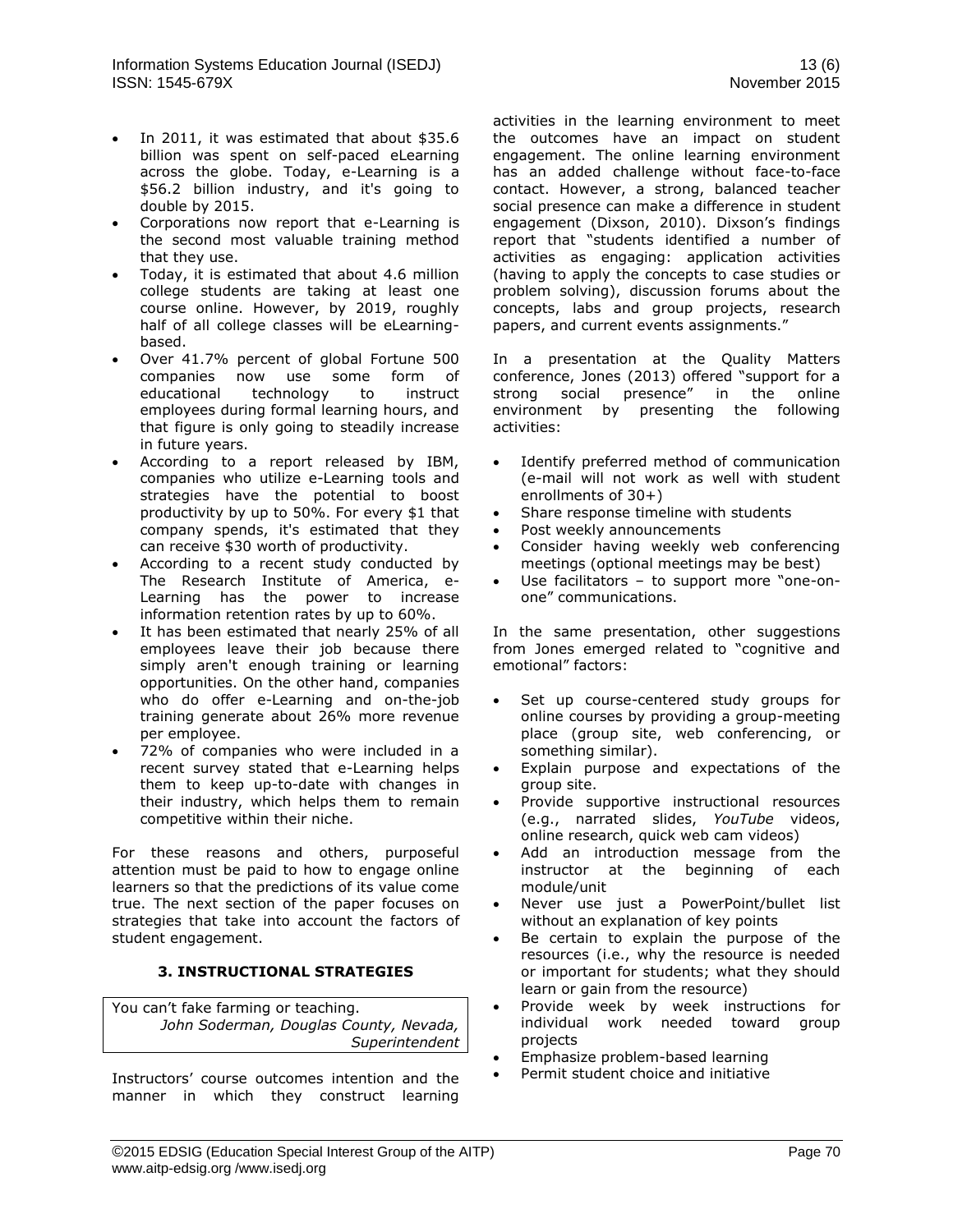- Encourage depth rather than breadth: require student thinking (apply, analyze, evaluate, create)
- Offer multiple levels of challenge
- Design activities to be relevant and authentic

All of the activities cited above have one thing in common: they require *active* learning (defined as focusing the responsibility for learning on students as first cited in a study conducted by Association for the Study of Higher Education [ASHE)] by Bonwell & Eison, 1991) and engaged teaching.

Some aspects of a flipped classroom (a form of [blended learning](http://en.wikipedia.org/wiki/Blended_learning) in which students learn new content online by watching video lectures, usually at home; what used to be homework [assigned problems] is now done in class with teachers offering more personalized guidance and interaction with students, replacing the hour-long lecture (Bergmann & Sams, 2012). A connection between students and instructors and students and peers enhance the well being of students in the online environment.

#### **4. ENGAGEMENT USING TECHNOLOGY**

Information technology is tightly woven in our personal and professional lives and has made a world of difference in being able to engage students with the instructor, with other students, and with the content. Learning management systems have become increasingly more sophisticated and widely used since their debut in the 1950s and offer a myriad of chances for students to interact with the content, the instructor, and their peers. The National Education Technology Plan 2010 calls for revolutionary changes in education using technologies that engage and empower. The role that technology plays in the classroom depends on district funding and support, teachers' comfort level and knowledge, and knowing how to leverage technology as an instructional tool. Students, on the other hand, have experience with technology that supports multimedia, communication, and network access, and fosters creativity, problem solving, and collaboration experiences—worldwide.

#### **Asynchronous**

Robust asynchronous tools—(v) podcasts, mobile apps, Facebook, Twitter, LinkedIn, YouTube, Teacher tube, Pinterest (class or topic bulletin board), Todaysmeet.com (a Twitter-like tool that elicits student comments as a class is in progress), Google Apps, cloud computing,

flipped classroom (where both asynchronous and synchronous tools may be used before and during class), smartphones with tablet capability (e.g., notetaking in LectureNotes), tablet computers—all take advantage of content engagement by students in a venue that is appealing and ever-changing. The key to effective use is the choice of content and tool.

#### **Synchronous**

Synchronous tools require person to person or persons to persons live interaction. These tools include Skype, online chat rooms (such as Collaborate in Blackboard or Webex, collaborative publishing with wikis and blogs, smartphones, and interactive" notles."

"Notles" (for lack of a better term) are used by the author in a weekly live chat as a way for students to write notes, comments, or answers directly on PowerPoint slides for class participation. In this way, students must come prepared to the live chat by completing readings and/or viewing videos. This approach uses the theory of the "flipped" classroom.

The ultimate synchronous tool will be gamification in the classroom. Thomas & Brown (2011) propose a "learning environment that uses the components of gaming (collaborating, solving problems, creating solutions, acting, and reflecting) for a new culture of learning."

How these strategies and tools are chosen to engage students depends on the subject matter, the course objectives and outcomes, the instructor's comfort with the tools, and the students' willingness to invest interest and time to realize a return on investment. The value is added when strategies and tools are useful to prepare students for jobs, advancement, lifelong learning, and self-worth. Emerging research related to online instruction is the topic of the next section.

#### **5. RESEARCH FINDINGS RELATED TO ONLINE INSTRUCTIONAL STRATEGIES**

Research studies into student engagement in the online learning environment will provide insights into whether the instructional strategies noted here are being put to use and with what results. Several studies are included here.

The National Survey of Student Engagement (NSSE) Annual Results 2014 are based on nearly 335,000 census-administered or randomly sampled first-year and senior students attending 568 U.S. bachelor's degree granting institutions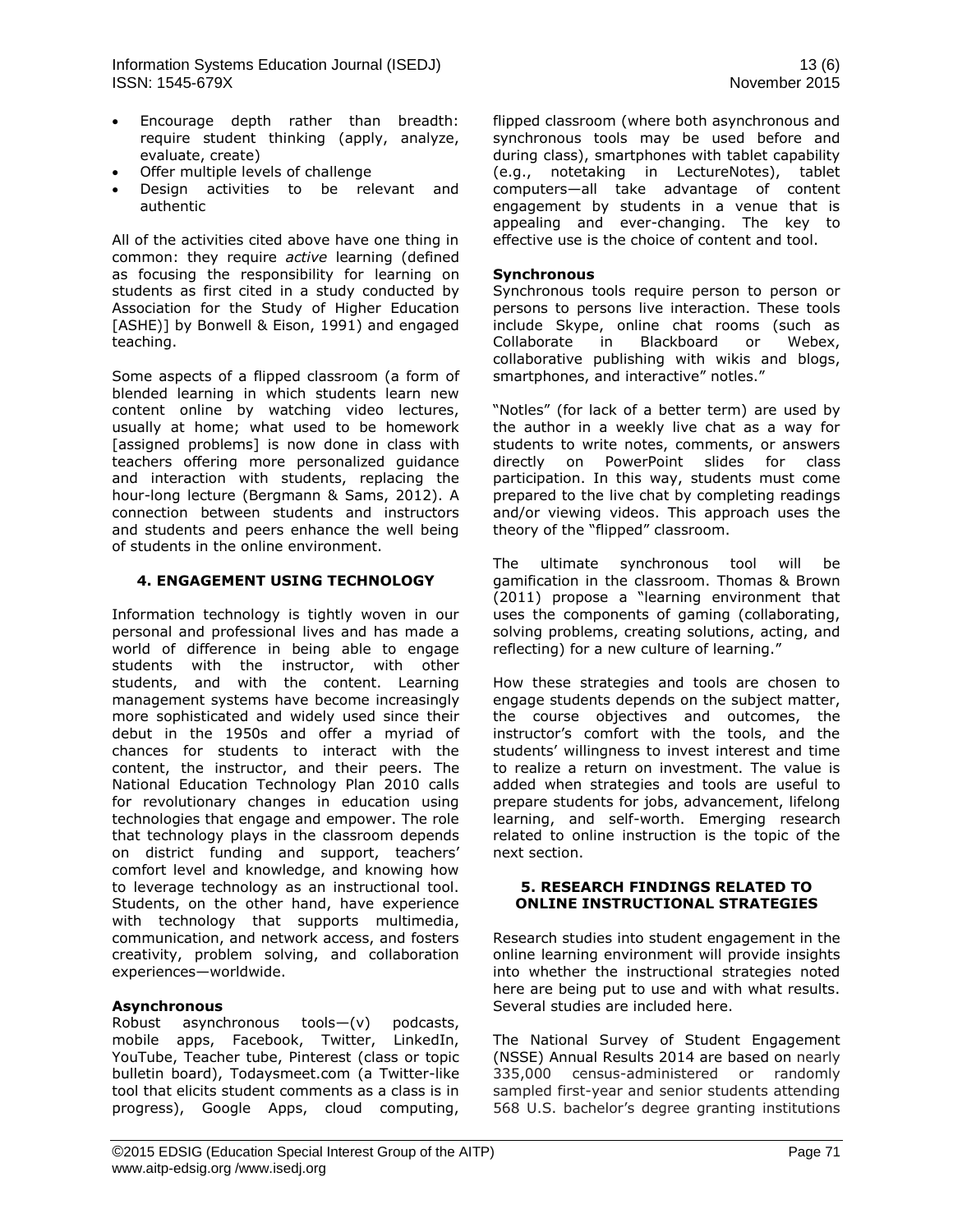that participated in NSSE in spring 2013 and reported in 2014. Four areas of engagement were surveyed: academic challenge, learning with peers, experiences with faculty, and campus environment Specific findings related to the four areas are highlighted here:

- Effective learning strategies were more frequently used by "students who were older, enrolled part-time, or taking all their coursework online, and were associated with higher self-reported college grades."
- On average, "seniors in engineering and biology were most engaged in collaborative learning, while their peers majoring in arts and humanities, social sciences, and social service professions were engaged in collaborative learning the least."
- Students taking all of their courses online were "significantly less engaged" in collaborative learning.
- Seniors majoring in arts and humanities observed the "highest levels of effective teaching practices by instructors, while those in STEM fields – especially engineering – observed the lowest levels of teaching practice."
- About "one student in ten" never met with an academic advisor during the academic year.
- Students report "learning with peers as sometimes and often" helpful.
- Both "learning with technology and courses that improved students' understanding and use of technology" had a positive association with all four of the NSSE academic challenge indicators.

Dixson (2010) sought to discover what activities and/or interaction channels might be expected to lead to more highly engaged online students. After first creating a scale to measure online student engagement, and then surveying 186 students from six campuses in the Midwest, the results indicate "no particular activity will automatically help students to be more engaged in online classes." However, the results also suggest "multiple communication channels may be related to higher engagement and that student-student and instructor-student communication are clearly strongly correlated with higher student engagement with the course, in general." Thus, advice for online instructors is still to use active learning but to be sure to incorporate meaningful and multiple ways of interacting with students and encouraging and requiring students to interact with each other.

A study by Baker (2010) sought to examine instructor immediacy and presence in an online learning environment in relation to student affective learning, cognition, and motivation. The study found "a statistically significant positive relationship between instructor immediacy and presence and also found that the linear combination of instructor immediacy and presence is a statistically significant predictor of student affective learning, cognition, and motivation. However, it did not find instructor immediacy to be a significant individual predictor; however, it did find instructor presence to be a significant individual predictor." The study also showed that students in synchronous online courses reported significantly higher instructor immediacy and presence.

In order to create a strong sense of community and to help students engage with learning in online courses, instructors need to find ways to help students feel more strongly connected with each other, with the instructor, and with the content to facilitate activities that more actively involve students in their own learning. Instructors who decisively design learning activities to create opportunities for students to learn about each other, thereby decreasing transactional distance and increasing social presence (Robinson & Hullinger, 2008; Rovai, 2002), are likely to improve learners' sense of classroom community. Students from marginalized populations may especially benefit from a sense of belonging and community (Pittman & Richmond, 2008).

Errey & Wood (2011) designed a pilot study to foster an understanding of the factors that influence engagement in undergraduate students in the business school at a regional Australian university. Two focus groups were conducted with the assistance of 22 students enrolled in the major study areas of the school. The information obtained informed the development of an on-line questionnaire aimed at exploring the drivers of engagement and disengagement. Eighty-five students completed the questionnaire, and 67 usable responses were available for analysis—a response rate of 17 per cent, which could be seen as illustrative of student disengagement. However, the findings of the pilot study suggest "the majority of students believed themselves to be engaged with their studies. Students reported that the instructors' approach, class and assignment structure, learning support and other personal factors affected their level of engagement."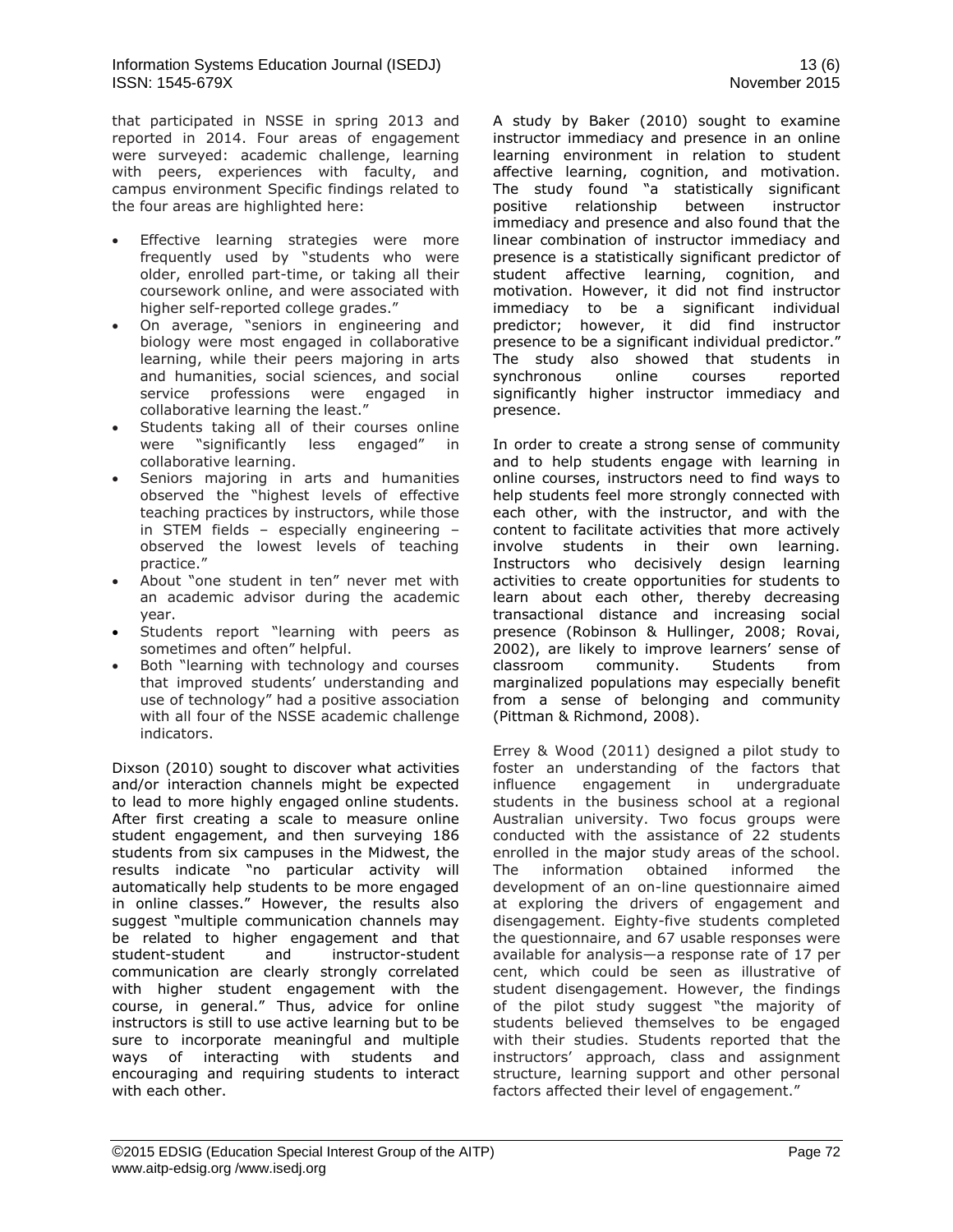Dracup (2012) formulated a study that viewed models of distance education that have "evolved over decades, just in time to collide with modern pedagogies in which communication, interaction, student engagement, and active learning are of critical importance." This paper examines the relevant published literature, looking at online learning activities through the prism of the defining characteristics of today. The number of college students taking online classes continues to grow. Today, nearly 30% of college students are taking at least one online class. The social media technologies encompass a wide variety of Web-based technologies such as blogs, wikis, online social networking, and virtual worlds and communication technologies.

Wang, Lin, Yu, & Wu (2013) compared the effectiveness of different learning environments between interactive Facebook instructional method and non-Facebook instructional method for undergraduate students. Two outcome dimensions were measured: student grades and learning engagement. A pre-test-posttest control group experimental design was used. The experimental group (n=134) received the interactive Facebook instructional method, and the control group students (n=57) received the non-Facebook instructional method. Data pertaining to student Facebook use and activities were also collected. Independent samples t-tests were used to measure significant differences in grades and engagement between the Facebook and non-Facebook classroom contexts. Pearson's correlation coefficient was used to measure the relationships between interactive Facebook instructional method and grades. A linear regression was also performed to analyze the predictors of student grades. Content analyses of samples of Facebook communication exchanges were also conducted. The results revealed that "the experimental group had a significant positive effect on grades and engagement", concluding that Facebook use in instructional method assists students in achieving better grades, higher engagement, and greater satisfaction with the university learning experience. Thus, the authors provide experimental evidence that Facebook can be used as an educational communication and interaction tool to enable faculty to assume a more active and participatory role.

Mokoena (2013) reports on a small-scale study that examined student engagement with and participation in a university online discussion forum site. The main aim of the study was to identify factors that encourage or discourage student participation in the forum. The study involved the tasks posted on the forum site with which students could engage and provide answers. The content of the discussion forums provided data for this study. The study used a post-graduate module with relatively high student numbers offered by an open and distance learning (ODL) institution of higher education in South Africa. A grounded theory approach was used for data analysis. The results show "that participation does not mean that the discussion forums are being used effectively, and it certainly does not indicate that student learning is being enhanced." Discussion forum effectiveness and student interaction are increased "by greater social presence on the part of lecturers, especially in the form of technical support, providing constructive feedback, and by setting clear expectations to help students understand what is expected of them."

A paper developed by Maloy, Edwards, & Evans (2014) describes utilizing wiki technology, small group workshops, and reflective writing assignments to "flip" a community engagement/service-learning course for college undergraduates who are tutoring culturally and linguistically diverse students in K-12 schools. Flipped classrooms are gaining popularity in the teaching of science, accounting, and other traditionally lecture-based college courses. In this flipped structure, in-class faculty lectures and presentations were replaced by assignments in a wikispace featuring multimodal resources that students hear, view or read, and write about weekly. During class, students rotated through a series of three learning workshops facilitated by faculty and student leaders. Conclusions and recommendations from the study included the following:

- Wikis are an effective flipped course technology. Flipping a college class would not be possible without the capacity of computers and the Internet to create anywhere/anytime learning through vodcasts and podcasts, interactive websites, and access to multimedia resources. Technology enables shifting much of the information presentation function of teaching to online audio or video lectures and presentations, PowerPoint or Prezi slides, and other relevant learning materials.
- Implement a flipped classroom approach one feature at a time. It has taken several semesters to flip the Tutoring in Schools course.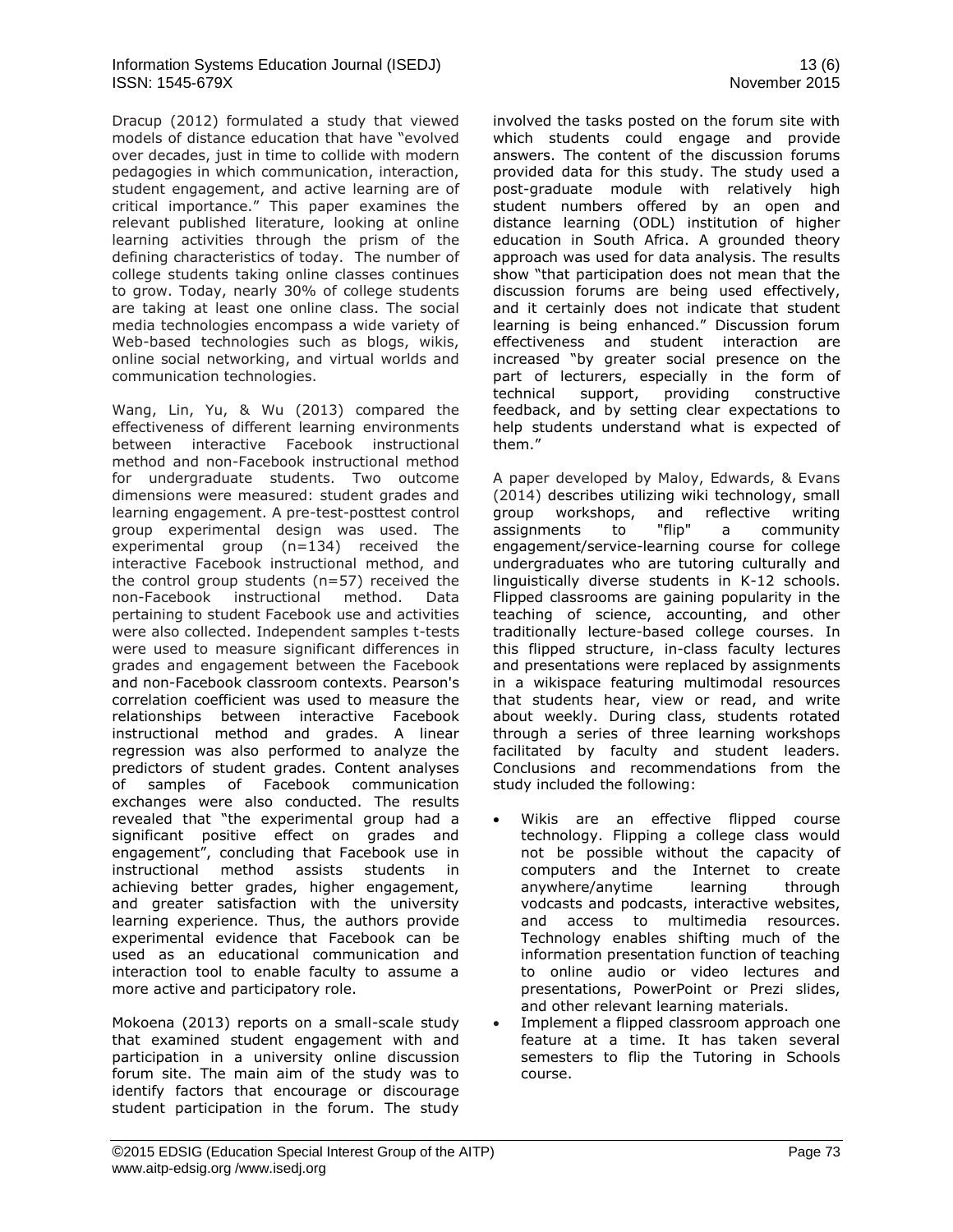Tromba (2013) reported on the use of a popular online game as a tool for learning. It also brought into stark relief the misconceptions many career educators have regarding gaming in education. Peter Tromba, formerly a science, math, and computer teacher before becoming a middle and high school principal in Eugene, Oregon, "describes an experiment in which Minecraft gaming was used to improve student achievement, and along the way it was discovered that computer gaming presents a challenge and opportunity to improve both learning and class attendance." (Although Tromba's experiment was not conducted in higher education, the implications for the use of video games at this level are far-reaching.)

Interaction is crucial to student satisfaction in online courses as espoused in a study by Martin, Parker, & Deale (2012). Adding synchronous components (virtual classroom technologies) to online courses can facilitate interaction. In this study, interaction within a synchronous virtual classroom was investigated by surveying 21 graduate students in an instructional technology program in the southeastern United States. The students were asked about learner-learner, learner-instructor, learner-content, and learnerinterface interactions. In addition, the academic, social, and technical aspects of interactions were examined in three course archives using Schullo's (2005) schema. Participants reported "that the Wimba interface was easy to use and that various features, such as text chat and the webcam, facilitated interaction among the students and with the instructor in the virtual classroom." The importance of students' ability to receive immediate feedback and their experience as presenters was highlighted across the various kinds of interaction. The instructor's teaching style and visual presence were "instrumental in engaging students with the content." The results suggest that student interaction, and hence learning, were aided by the live communication that occurred through the virtual classroom. This study has implications for those who are teaching in the online environment and want to expand their repertoire of teaching strategies.

# **6. CONCLUSIONS**

Early research in student engagement focused on K-12 students. The focus on engaging students has set the foundation for research emphasis and concern for enhancing achievement, persistence, and success for students in online courses in higher education. With the advent of online instruction and the

increase in instructional technology tools (especially social media), the need to engage students with the content, with peers, and with instructors becomes even more crucial.

Research is emerging that underscores the value of asynchronous and synchronous tools to enhance learning, social interaction, content immersion, self-efficacy, and community building. The choice of asynchronous or synchronous tools depends on course content, student outcomes, and instructor vision. Student engagement becomes an important element of course and lesson planning so that the value of the content, the tools, and outcomes lead to making one's way in workplaces that are embracing lifelong learning and working in communities that are more virtual.

Several areas for future research into student engagement in the online environment could further the discussion:

- 1. Which online instructional tools work best for specific academic areas?
- 2. Partial results of the NSSE 2014 report revealed that students taking all of their courses online were "significantly less engaged" in collaborative learning. Why this occurs should be followed up with more research.
- 3. How can students be more engaged and collaborative with each other in the online environment? Which tools work best to make interaction happen?
- 4. How is online teaching and learning elevated in the minds of its users and critics to recognize its value as a legitimate delivery system? Although this topic was not included in this paper, it is the hidden unanswered question for online instructors.
- 5. Emerging technologies offer the promise of "reaching" teachers and learners. What are these technologies and how will they be used to engage learners?

Continuing research into student engagement and its dimensions in online learning and its tools and strategies is needed to further define the best use of tools and strategies to add value to students' learning and preparation for an ever-changing workplace.

# **7. REFERENCES**

Appleton, J., Christenson, S., Kim, D., & Reschly, A. (2006). Measuring cognitive and psychological engagement: Validation of the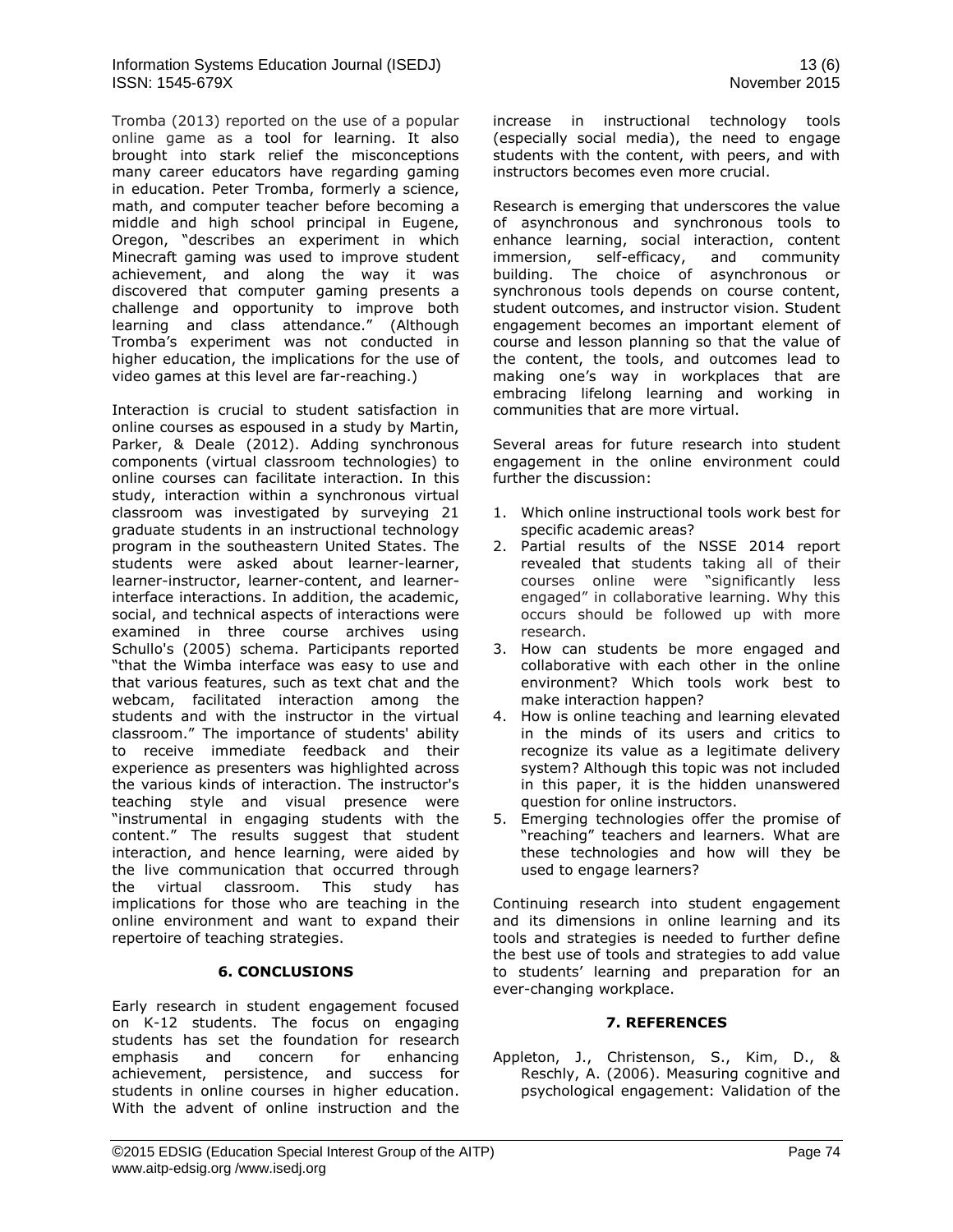student engagement instrument. *Journal of School Psychology, 44.* 427-445.

- Baker, C. (January, 2010). The Impact of Instructor Immediacy and Presence for Online Student Affective Learning, Cognition, and Motivation. *The Journal of Educators Online*, 7 *(1)*, 1-30.
- Bergmann, J. & Sams, A. (2012). *Flip Your Classroom: Reach Every Student in Every Class Every Day.* Washington, D.C.: ISTE; Alexandria, VA: ASCS.
- Bonwell, C.; Eison, J. (1991). Active Learning: Creating Excitement in the Classroom AEHE-ERIC Higher Education Report No. 1. Washington, D.C.: Jossey-Bass. [ISBN](http://en.wikipedia.org/wiki/International_Standard_Book_Number) [1-](http://en.wikipedia.org/wiki/Special:BookSources/1-878380-08-7) [878380-08-7.](http://en.wikipedia.org/wiki/Special:BookSources/1-878380-08-7)
- Christenson, S. L.; Reschly, A. L.; & Wylie, C. Eds., 2013, *Research on Student Engagement.* New York: Springer.
- Coates, H. (2007). *Student Engagement in Campus-*Based *and Online Education: University Connections.* EBook retrieved on June 12, 2014, from [http://books.google.com/books?id=smcFiaZ](http://books.google.com/books?id=smcFiaZcP-0C&dq=Coates+and+student+engagement&lr) [cP-](http://books.google.com/books?id=smcFiaZcP-0C&dq=Coates+and+student+engagement&lr)[0C&dq=Coates+and+student+engagement&](http://books.google.com/books?id=smcFiaZcP-0C&dq=Coates+and+student+engagement&lr) [lr=](http://books.google.com/books?id=smcFiaZcP-0C&dq=Coates+and+student+engagement&lr)**.**
- Connell, J.P. (1990). Context, self and action: A motivational analysis of self-system processes across the life span. In D. Cicchetti & M. Beeghly (Eds.), *The self in transition: Infancy to childhood* (61-97). Chicago: University of Chicago Press.
- Connell, J.P & Wellborn, J.G. (1991). Competence, autonomy, & relatedness: A motivational analysis of self-esteem processes. In M.R. Gunnar & L.A. Sroufe (Eds.), *Self-process and* development*: The Minnesota symposia on child development*  (Vol. 23, 43-77). Hillsdale, N.J.: Erlbaum.
- Darr, C., Ferral, H., & Stephenou A. (2008, January). *The development of a scale to measure student engagement.* Paper presented at the Third International Rasch Measurement Conference, Perth, Western Australia.
- Dixson, M. (June 2010). Creating effective student *engagement* in online courses: What do students find engaging? *Journal of the*

*Scholarship of Teaching and Learning,* (10), *2*, 1-13.

- *Dracup, M. (2012).* Designing online role plays with a focus on story development to support engagement and critical learning for higher education students. *Journal of Learning Design.* 5*(2).* 12-24.
- ELearning Industry Report. (2014). 10 eLearning Statistics for 2014. Retrieved on June 11, 2014, from http://elearningindustry.com/top-10-elearning-statistics-for-2014-you-need-toknow.
- Errey, R. & Wood, G. (2011). Lessons from a student engagement pilot study. *Australian Universities Review,* 53*(1).* 21-34.
- Finn, J. (1989). Withdrawing from school. *Review of Educational Research, 59,* 117- 142.
- Finn, J., Pannozzo, G., & Voelkl, K. (1995). Disruptive and inattentive withdrawn behavior and achievement among fourth graders. *The Elementary School Journal, 95,*  421-434.
- Finn, J. & Zimmer, K. (2013. Student Engagement: What Is It? Why Does It Matter? In S. Christenson, Reschly, & Wylie (Eds.), *Handbook of Research on Student Engagement* (97-131). New York: Springer.
- Fisher, C. & Berliner, D. (1985). *Perspectives on instructional time.* New York: Longman.
- Fredericks, J., Blumenfeld, P., & Paris, A. (2004). School engagement: Potential of the concept, state of the evidence. *Review of Educational Research, 74,* 59-109.
- Friedman, L. & Friedman, H. (2013). Using Social Media Technologies to Enhance Online Learning. *Journal of Educators Online, 10*(1), 1-21.
- Jimerson, S., Campos, E., & Greif, J. (2003). Toward an understanding of definitions and measures of school engagement and related terms. *California School Psychologist, 8,* 7- 27.
- Jones, P. (2013). *Steps to support student engagement in online courses with large enrollments.* Paper presented at the 2013 Quality Matters 5<sup>th</sup> Annual Conference.